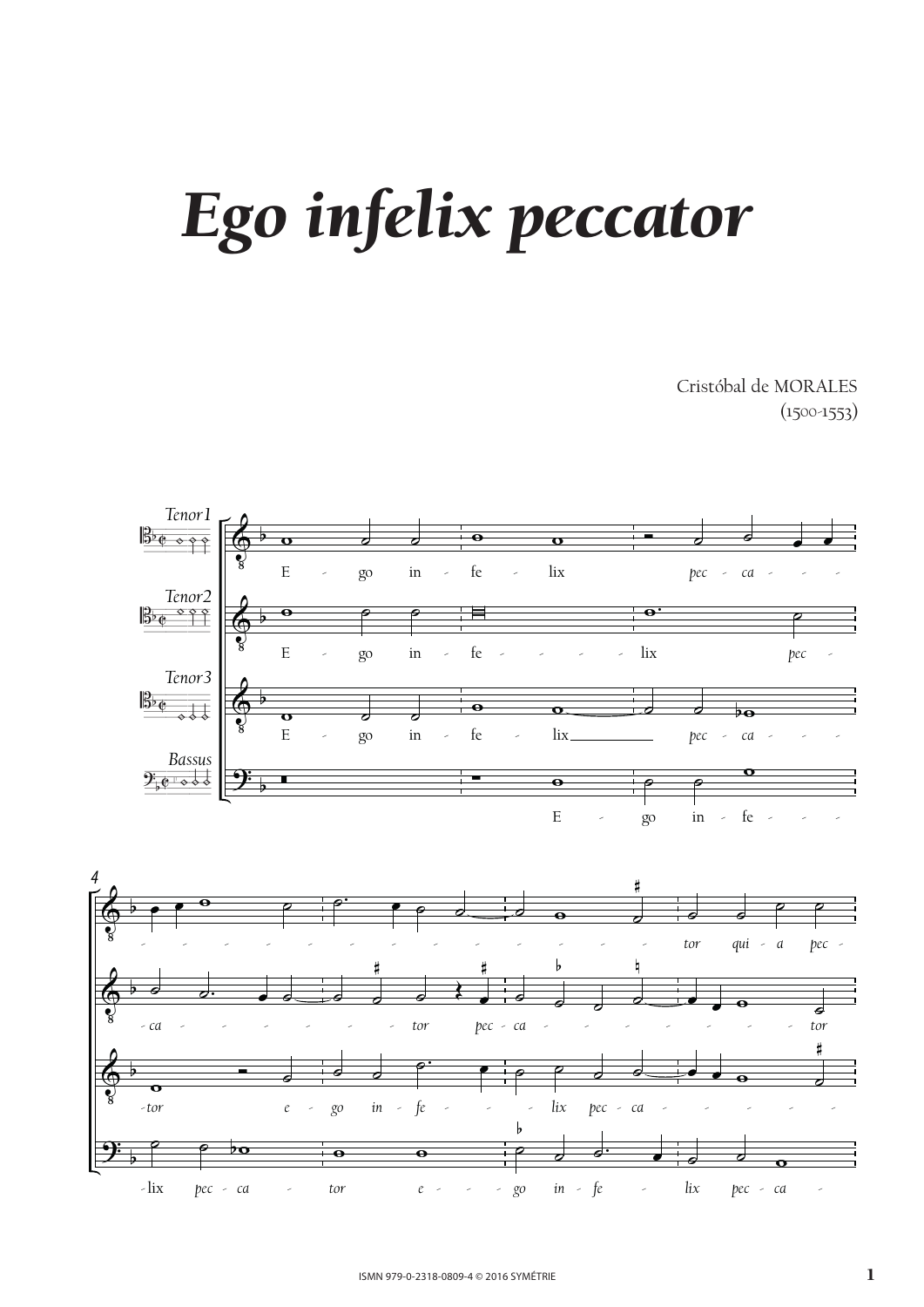## m isti jutop *Apostole Christi Jacobe*

Apostole Christian Christian Christian Christian Christian Christian Christian Christian Christian Christian C<br>1988 - Johann Christian Christian Christian Christian Christian Christian Christian Christian Christian Christ<br> Cristóbal de MORALES  $(1500-1553)$